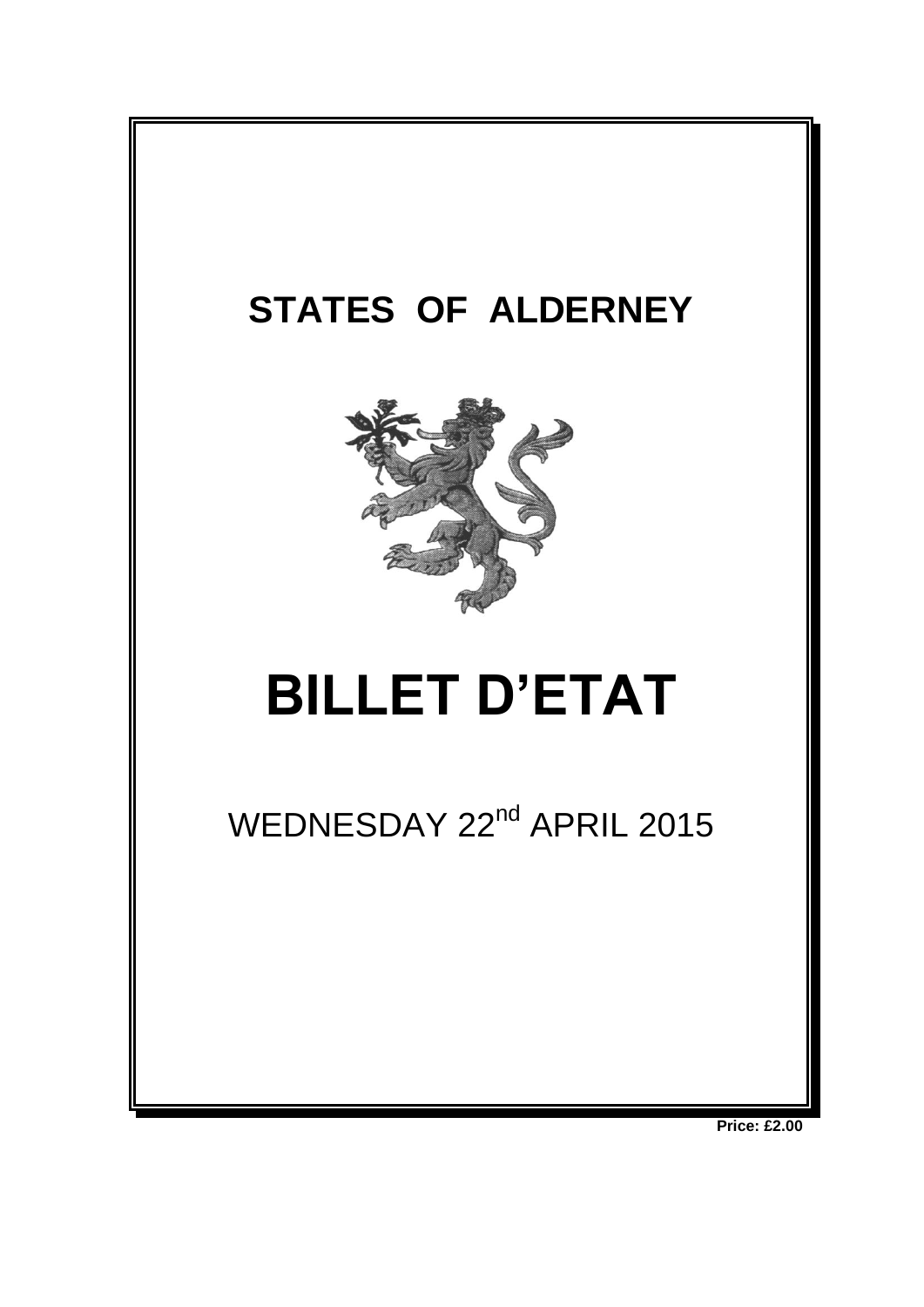# **STATES OF ALDERNEY**

## **BILLET D'ETAT FOR WEDNESDAY 22nd APRIL 2015**

Members of the States:

I have the honour to inform you that the Meeting of the States will be held at 5:30 pm on Wednesday  $22^{nd}$  April 2015. This will be preceded by the People's Meeting, which will be held on Wednesday 15<sup>th</sup> April 2015 at 7:00 pm in the Island Hall.

> W Stuart Trought President

#### **Item l The Cote d'Ivoire (Restrictive Measures) (Alderney) Ordinance, 2015**

The following letter has been received from Mr Harvey, Chairman of the Policy and Finance Committee:-

*"On 9th February 2015, the EU amended Regulation (EC) No 174/2005 which imposes restrictions on the supply of assistance related to military activities to the Ivory Coast. The amendments, which are set out in Council Regulation (EU) 2015/192 introduce new articles 4a and 4b, which widen the scope of potential derogations from the restrictions in certain circumstances, subject to approval by the competent authority (Policy Council). Although amendments to the Regulation are automatically covered by the use of ambulatory references, an amendment to the Ivory Coast (Restrictive Measures) (Alderney) Ordinance, 2005 is necessary as a result because the Ordinance dates back to the time when the practice in drafting sanctions Ordinances was to make reference to specific Articles, with the result that the modifications to give effect to it do not refer to the correct Article numbers*  so are out of alignment with the Regulation as amended. Therefore it would not *technically be possible at present to give effect to the new derogations should the need arise.*

*It is proposed that arrangements be made for an amendment to the legislation to take account of these new Articles, and that this should be done in line with the current drafting practice of not tying modifications to specific Articles where*  appropriate, so as to reduce the need for future amendments in the event of *additional amendments to the EU Regulation. It is also proposed that the opportunity be taken to make provision for other matters such as appeals, which are now routinely included in sanctions Ordinances but were not covered in 2005. The Law Officers have indicated that the most appropriate way to achieve this is to repeal and replace the existing Ordinance, which would also be a convenient way to update the reference to the Ivory Coast to the Cote d'Ivoire, in line with current international usage.* 

*The opportunity could also be taken to repeal the Ivory Coast (Freezing of Funds) (Alderney) Ordinance, 2006 (which implements a separate asset freezing framework under Council Regulation (EC) No. 560/2005) and incorporate its provisions into the same Ordinance. This would mean that all sanctions relating to the Ivory Coast would be in one Ordinance, which would reduce any potential for confusion by industry or others as well as ensuring consistency in the implementation of the two Regulations.*